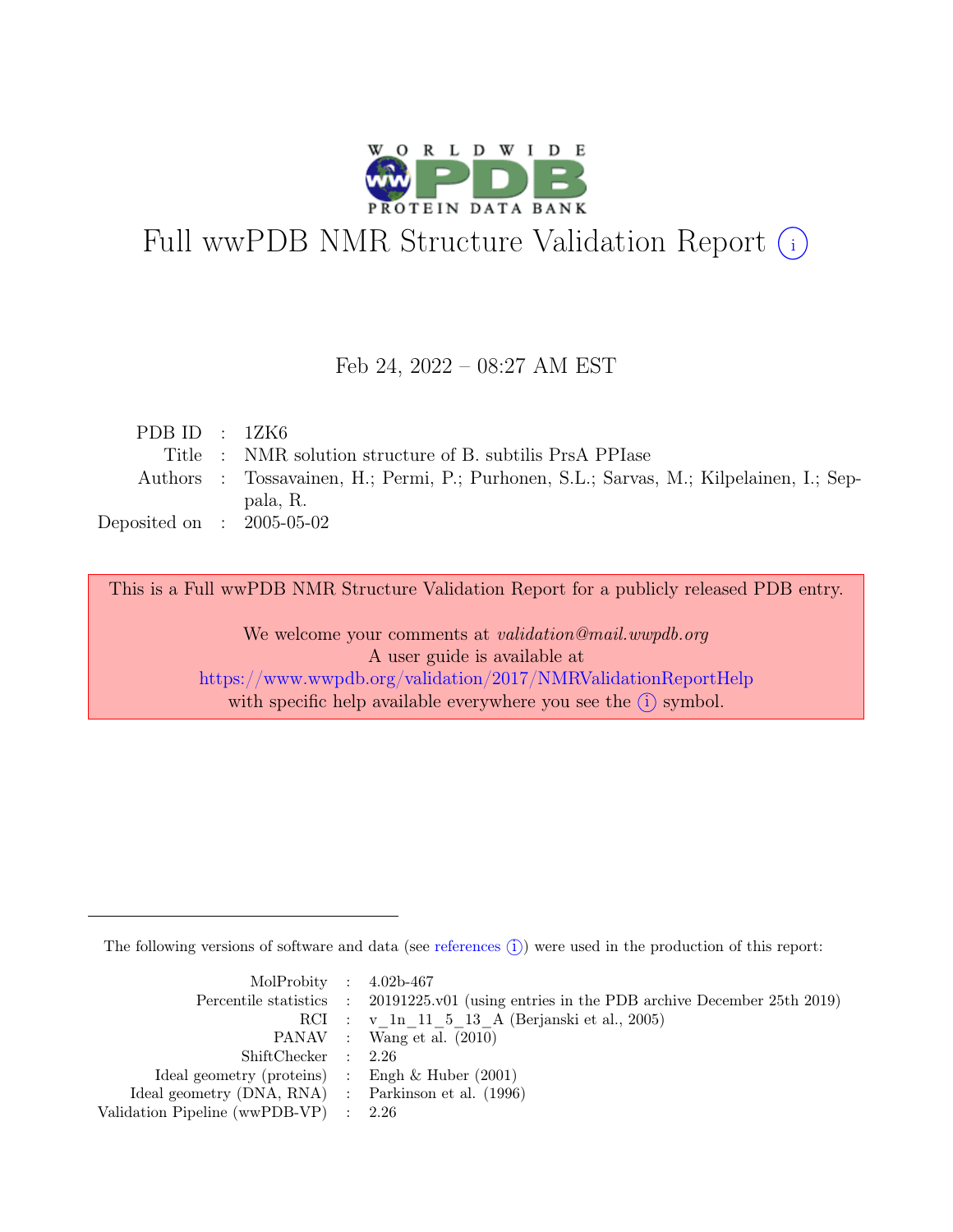# 1 Overall quality at a glance  $(i)$

The following experimental techniques were used to determine the structure: SOLUTION NMR

The overall completeness of chemical shifts assignment was not calculated.

Percentile scores (ranging between 0-100) for global validation metrics of the entry are shown in the following graphic. The table shows the number of entries on which the scores are based.



| Metric.               | Whole archive | NMR archive   |
|-----------------------|---------------|---------------|
|                       | $(\#Entries)$ | $(\#Entries)$ |
| Clashscore            | 158937        | 12864         |
| Ramachandran outliers | 154571        | 11451         |
| Sidechain outliers    | 154315        | 11428         |

The table below summarises the geometric issues observed across the polymeric chains and their fit to the experimental data. The red, orange, yellow and green segments indicate the fraction of residues that contain outliers for  $>=$  3, 2, 1 and 0 types of geometric quality criteria. A cyan segment indicates the fraction of residues that are not part of the well-defined cores, and a grey segment represents the fraction of residues that are not modelled. The numeric value for each fraction is indicated below the corresponding segment, with a dot representing fractions  $\epsilon = 5\%$ 

| Mol | $\sim$ 1<br>hain | Length | Quality of chain |    |  |
|-----|------------------|--------|------------------|----|--|
|     |                  | 93     | 87%              | 9% |  |

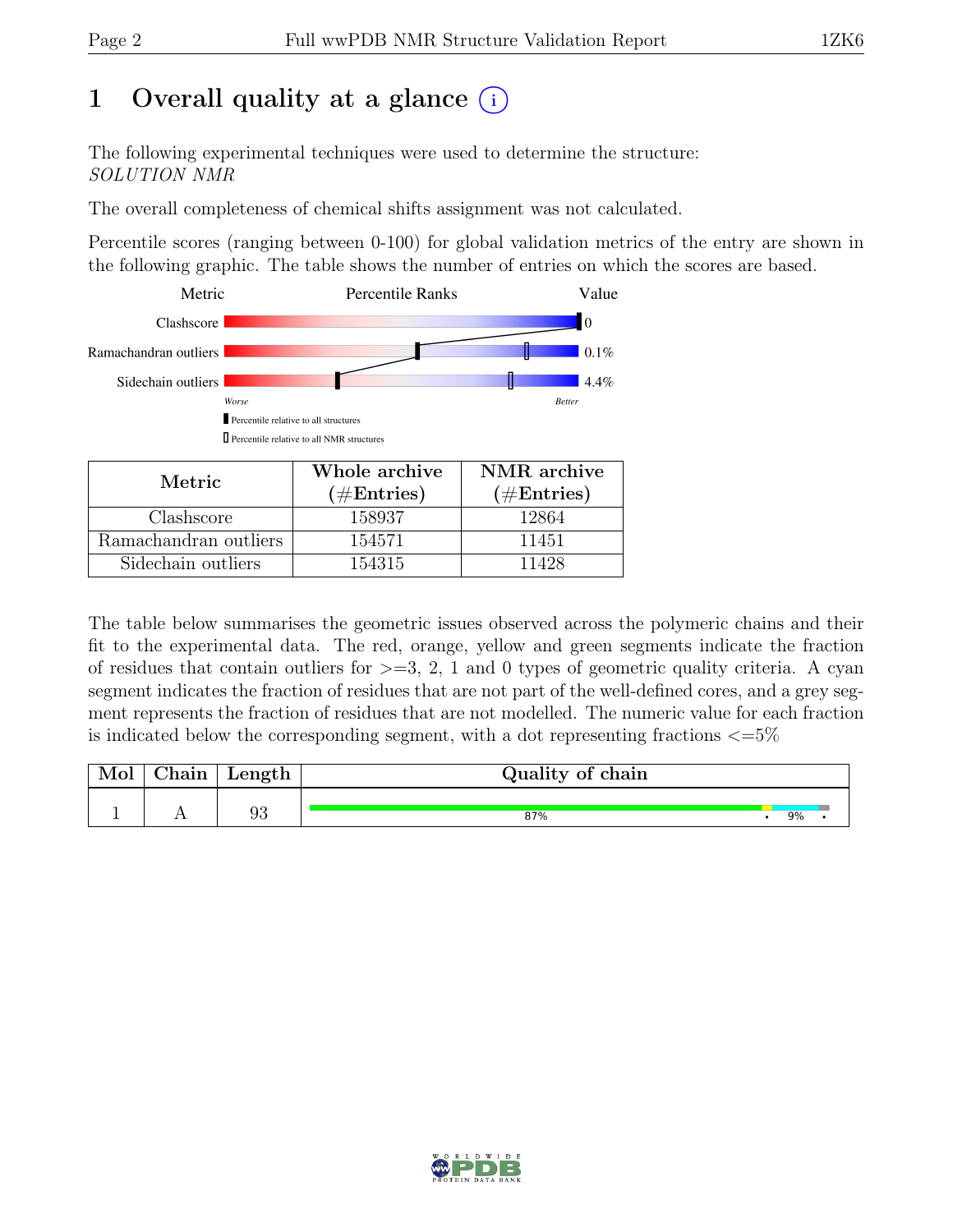# 2 Ensemble composition and analysis  $(i)$

This entry contains 15 models. Model 13 is the overall representative, medoid model (most similar to other models). The authors have identified model 1 as representative, based on the following criterion: closest to the average.

The following residues are included in the computation of the global validation metrics.

| Well-defined (core) protein residues                                            |                          |          |  |  |  |
|---------------------------------------------------------------------------------|--------------------------|----------|--|--|--|
| Backbone RMSD (A)   Medoid model  <br>Well-defined core   Residue range (total) |                          |          |  |  |  |
|                                                                                 | A:117-A:167, A:175-A:206 | $0.23\,$ |  |  |  |
|                                                                                 | ′83                      |          |  |  |  |

Ill-defined regions of proteins are excluded from the global statistics.

Ligands and non-protein polymers are included in the analysis.

The models can be grouped into 3 clusters and 6 single-model clusters were found.

| Cluster number                                            | Models   |
|-----------------------------------------------------------|----------|
|                                                           | 3, 8, 15 |
|                                                           | 4, 7, 12 |
|                                                           | 1, 2, 13 |
| Single-model clusters $\vert 5; 6; 9; 10; 11; 14 \rangle$ |          |

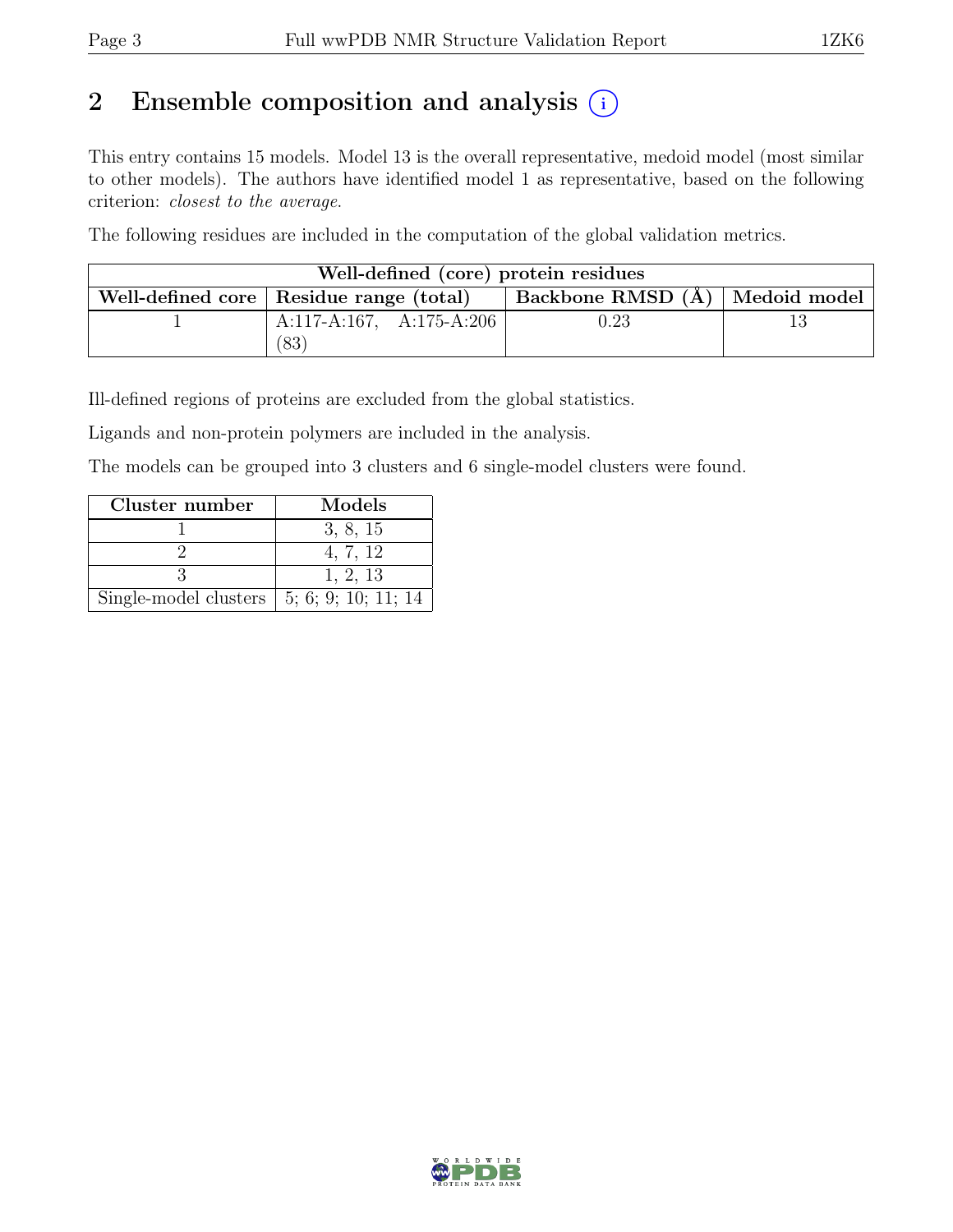# 3 Entry composition (i)

There is only 1 type of molecule in this entry. The entry contains 1434 atoms, of which 719 are hydrogens and 0 are deuteriums.

• Molecule 1 is a protein called Foldase protein prsA.

| Mol | Chain   Residues |                | $\rm{Atoms}$ |     |  |     | <b>Trace</b> |  |
|-----|------------------|----------------|--------------|-----|--|-----|--------------|--|
|     |                  | $_{\rm Total}$ |              |     |  |     |              |  |
|     | 9 <sub>1</sub>   | 1434           | 452          | 719 |  | 144 |              |  |

There are 2 discrepancies between the modelled and reference sequences:

|   |     | Chain   Residue   Modelled   Actual |                          | Comment                       | Reference |
|---|-----|-------------------------------------|--------------------------|-------------------------------|-----------|
| Α |     | GLY                                 | <b>Contract Contract</b> | cloning artifact   UNP P24327 |           |
| Η | 115 | SER                                 | $\overline{\phantom{0}}$ | cloning artifact   UNP P24327 |           |

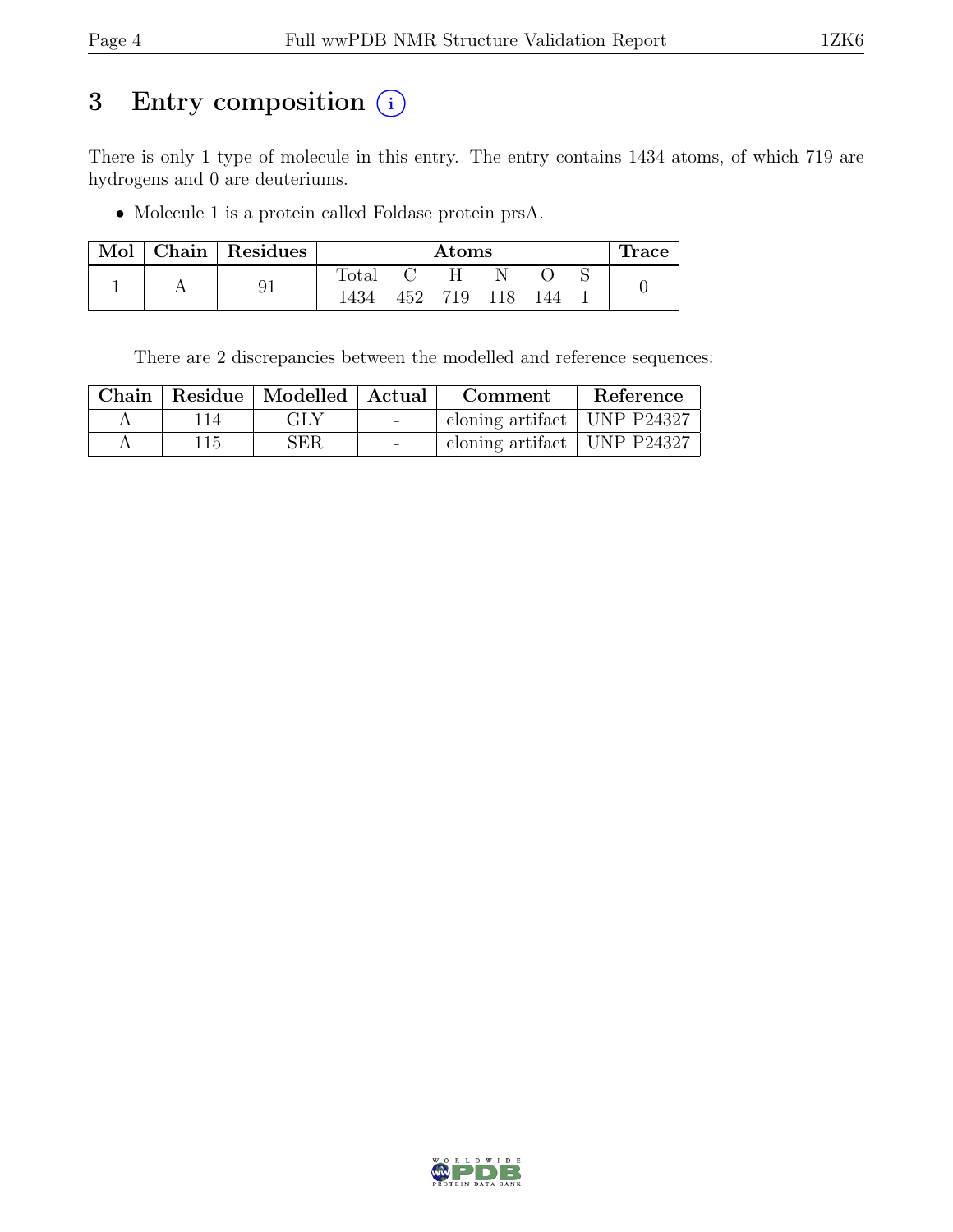# 4 Residue-property plots (i)

# <span id="page-4-0"></span>4.1 Average score per residue in the NMR ensemble

These plots are provided for all protein, RNA, DNA and oligosaccharide chains in the entry. The first graphic is the same as shown in the summary in section 1 of this report. The second graphic shows the sequence where residues are colour-coded according to the number of geometric quality criteria for which they contain at least one outlier:  $green = 0$ ,  $yellow = 1$ ,  $orange = 2$  and  $red =$ 3 or more. Stretches of 2 or more consecutive residues without any outliers are shown as green connectors. Residues which are classified as ill-defined in the NMR ensemble, are shown in cyan with an underline colour-coded according to the previous scheme. Residues which were present in the experimental sample, but not modelled in the final structure are shown in grey.

• Molecule 1: Foldase protein prsA



# 4.2 Scores per residue for each member of the ensemble

Colouring as in section [4.1](#page-4-0) above.

### 4.2.1 Score per residue for model 1

• Molecule 1: Foldase protein prsA



### 4.2.2 Score per residue for model 2



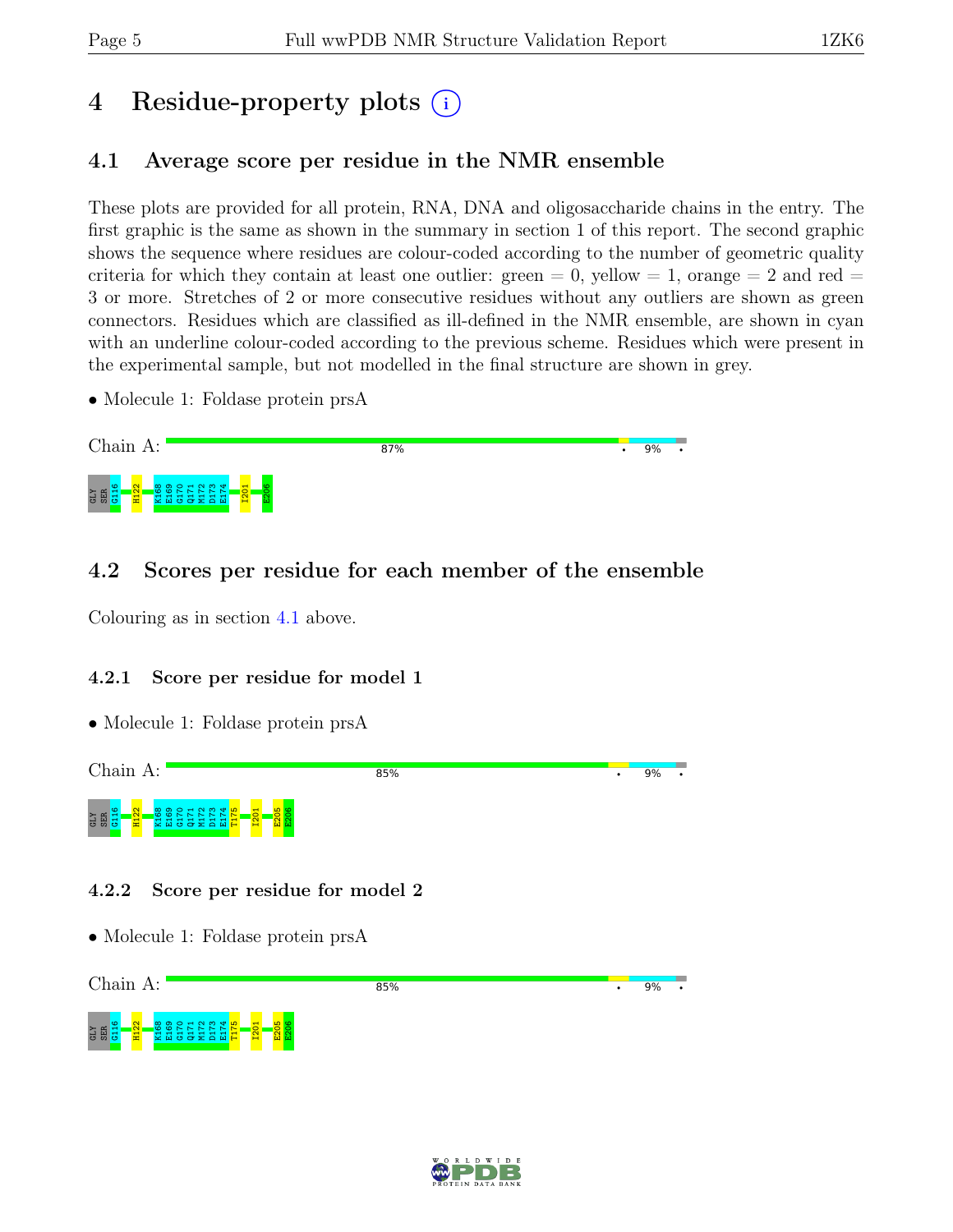#### 4.2.3 Score per residue for model 3

• Molecule 1: Foldase protein prsA



#### 4.2.4 Score per residue for model 4

• Molecule 1: Foldase protein prsA



#### 4.2.5 Score per residue for model 5

• Molecule 1: Foldase protein prsA

| Chain.<br>A:                                                  | 87% | 9% |  |
|---------------------------------------------------------------|-----|----|--|
| $m +$<br>$\blacksquare$<br>ᅱ<br><b>GER</b><br>ပ<br>88288<br>н |     |    |  |

### 4.2.6 Score per residue for model 6

• Molecule 1: Foldase protein prsA



### 4.2.7 Score per residue for model 7



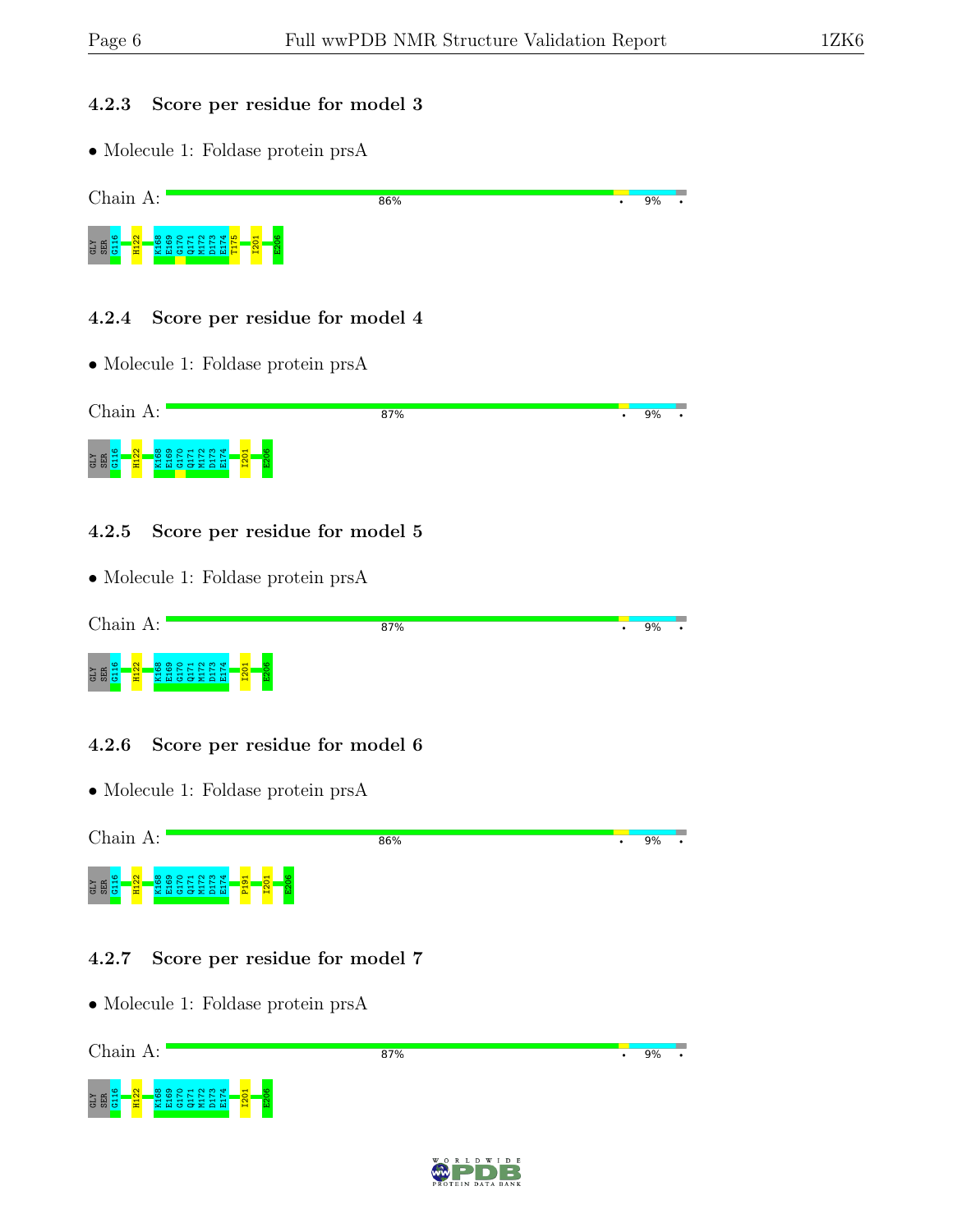#### 4.2.8 Score per residue for model 8

• Molecule 1: Foldase protein prsA



#### 4.2.9 Score per residue for model 9

• Molecule 1: Foldase protein prsA



### 4.2.10 Score per residue for model 10

• Molecule 1: Foldase protein prsA

| Chain.<br>A:                                                                                            | 86% | 9% |  |
|---------------------------------------------------------------------------------------------------------|-----|----|--|
| ത<br>$m +$<br>-<br><b>GLY</b><br>SER<br><b>O</b><br>$\infty$<br>$\mathbf{H}$<br>∼<br>$\sim$<br>$\sigma$ |     |    |  |

### 4.2.11 Score per residue for model 11

• Molecule 1: Foldase protein prsA



### 4.2.12 Score per residue for model 12



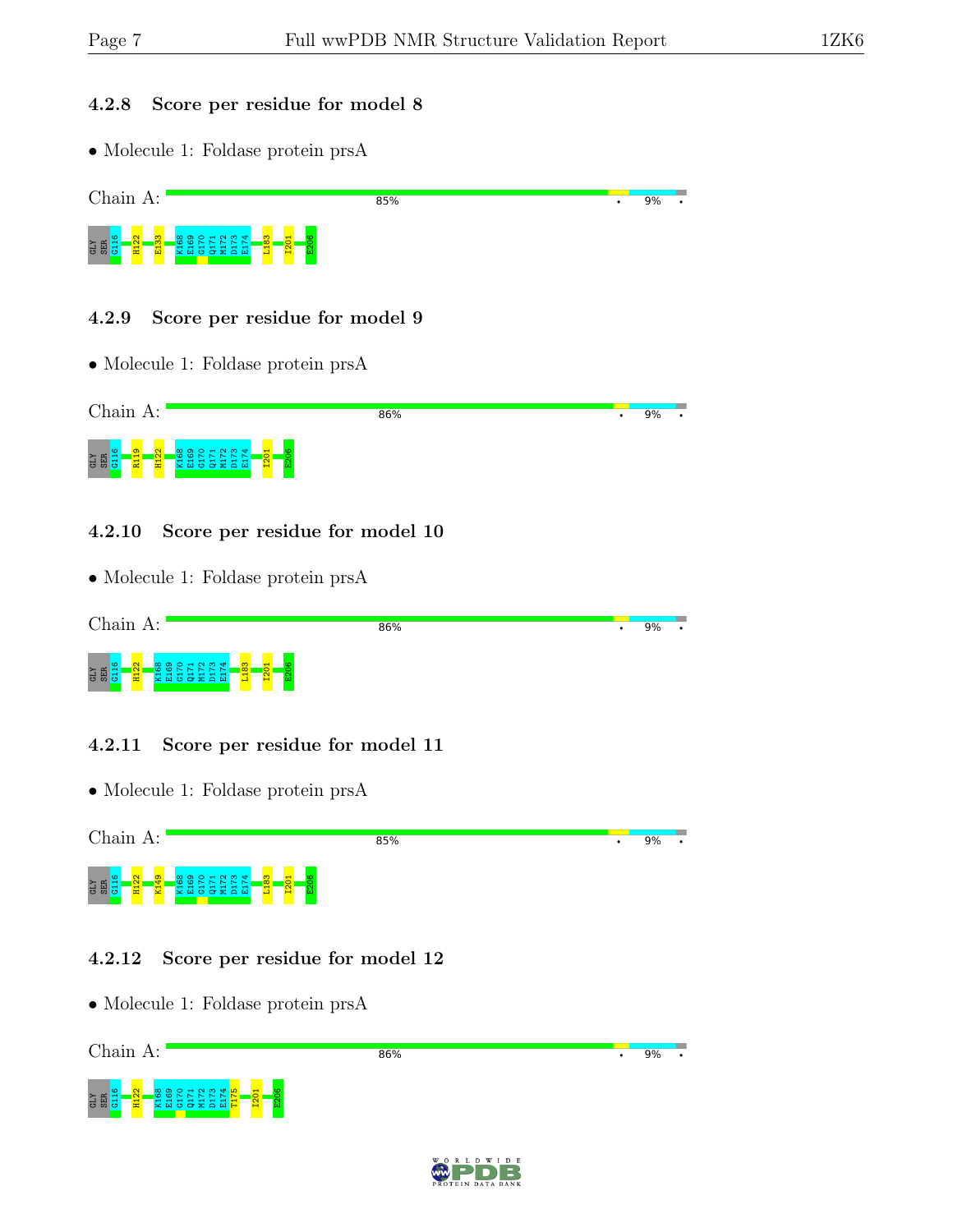#### 4.2.13 Score per residue for model 13 (medoid)

• Molecule 1: Foldase protein prsA



#### 4.2.14 Score per residue for model 14

• Molecule 1: Foldase protein prsA



#### 4.2.15 Score per residue for model 15

| Chain<br>A:                                                                                                                                                    | 86% | 9% | $\bullet$ |
|----------------------------------------------------------------------------------------------------------------------------------------------------------------|-----|----|-----------|
| L <sub>183</sub><br><b>KO</b><br>$\mathbf{\Omega}$<br>. .<br>$\frac{1}{201}$<br><b>SEE</b><br>$\sim$<br>~~<br>$\sim$<br>$\circ$<br>œ<br>- 60<br><b>TV</b><br>ಾ |     |    |           |

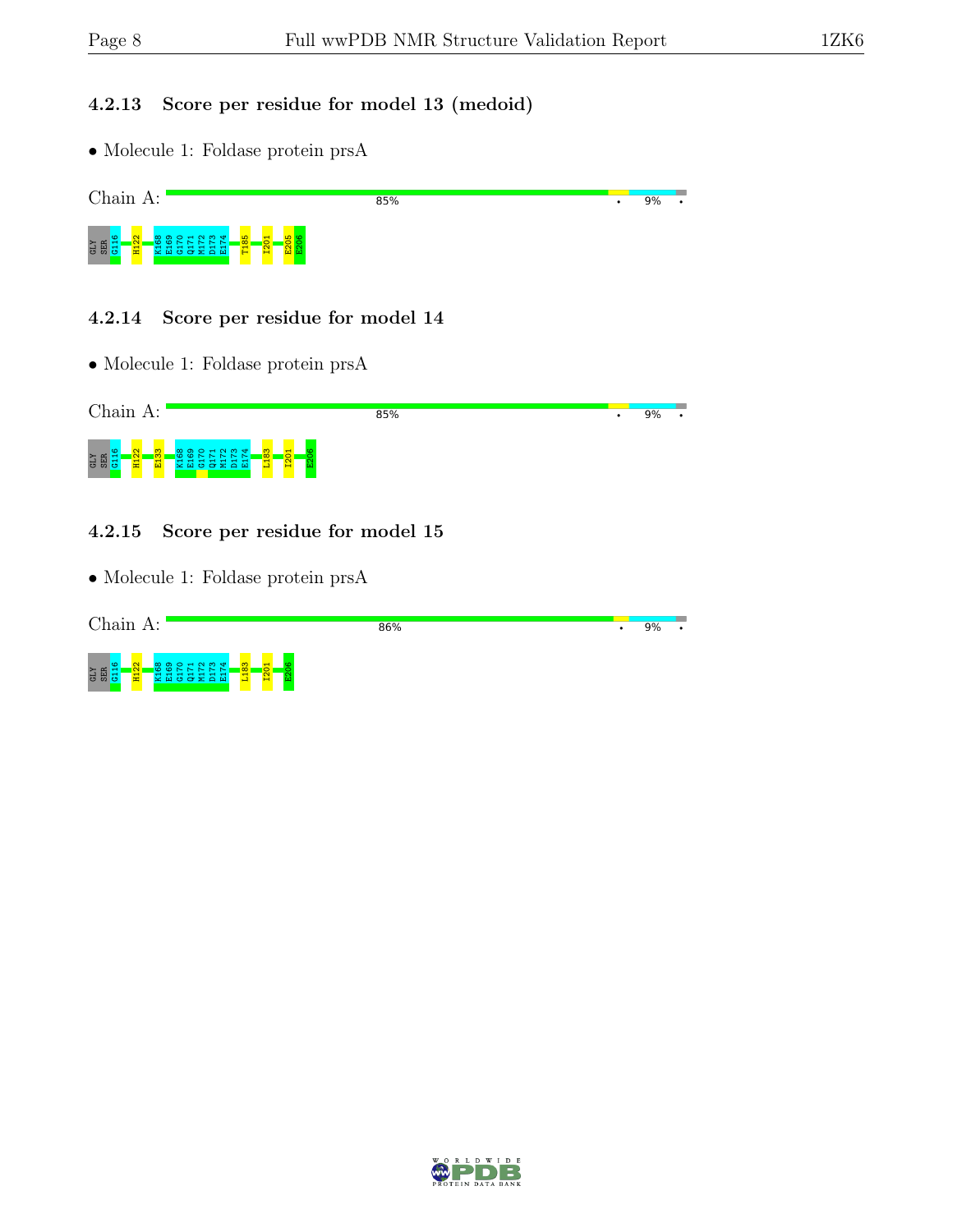# 5 Refinement protocol and experimental data overview  $(i)$

The models were refined using the following method: simulated annealing.

Of the 30 calculated structures, 15 were deposited, based on the following criterion: structures with the least restraint violations, structures with the lowest energy.

The following table shows the software used for structure solution, optimisation and refinement.

| Software name   Classification |                          | Version |
|--------------------------------|--------------------------|---------|
| <b>CYANA</b>                   | structure solution   1.0 |         |
| Amber                          | refinement               | 80      |

No chemical shift data was provided.

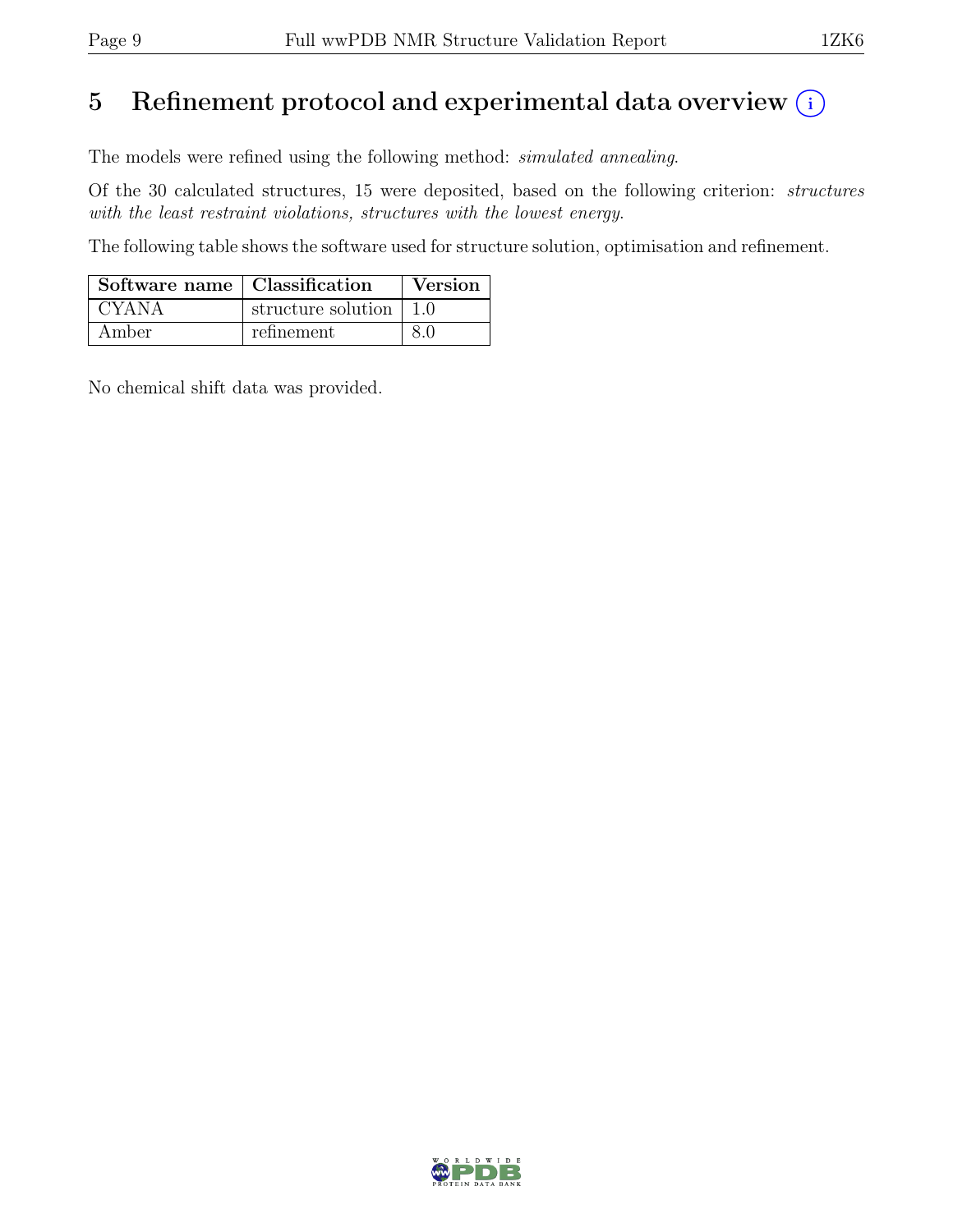# 6 Model quality  $(i)$

# 6.1 Standard geometry  $(i)$

The Z score for a bond length (or angle) is the number of standard deviations the observed value is removed from the expected value. A bond length (or angle) with  $|Z| > 5$  is considered an outlier worth inspection. RMSZ is the (average) root-mean-square of all Z scores of the bond lengths (or angles).

| Mol | Chain | Bond lengths    |                               | Bond angles     |                                     |  |
|-----|-------|-----------------|-------------------------------|-----------------|-------------------------------------|--|
|     |       | <b>RMSZ</b>     | #Z>5                          | RMSZ            | #Z>5                                |  |
|     |       | $0.72 \pm 0.01$ | $0\pm0/666$ ( $0.0\pm0.0\%$ ) | $0.85 \pm 0.01$ | $(0.0 \pm 0.0\%)$<br>$0\pm 0/886$ ( |  |
| AП  | All   | 0.72            | $0.0\%$<br>0/9990             | $0.85\,$        | $0.0\%$<br>13290                    |  |

There are no bond-length outliers.

All unique angle outliers are listed below.

| Mol |  | Chain<br>Observed $(^\circ)$<br>Type<br>$\perp$ Res<br>Atoms |            | $Ideal({}^o)$ | Models |        |        |       |       |
|-----|--|--------------------------------------------------------------|------------|---------------|--------|--------|--------|-------|-------|
|     |  |                                                              |            |               |        |        |        | Worst | Total |
|     |  |                                                              | $\rm{ARG}$ | NE-CZ-NH1     | 7.00   | 123.80 | 120.30 |       |       |

There are no chirality outliers.

There are no planarity outliers.

# 6.2 Too-close contacts  $(i)$

In the following table, the Non-H and H(model) columns list the number of non-hydrogen atoms and hydrogen atoms in each chain respectively. The H(added) column lists the number of hydrogen atoms added and optimized by MolProbity. The Clashes column lists the number of clashes averaged over the ensemble.

|     |      | Mol   Chain   Non-H   H(model)   H(added)   Clashes |       |  |
|-----|------|-----------------------------------------------------|-------|--|
| All | 9825 | 10005                                               | 10005 |  |

The all-atom clashscore is defined as the number of clashes found per 1000 atoms (including hydrogen atoms). The all-atom clashscore for this structure is -.

There are no clashes.

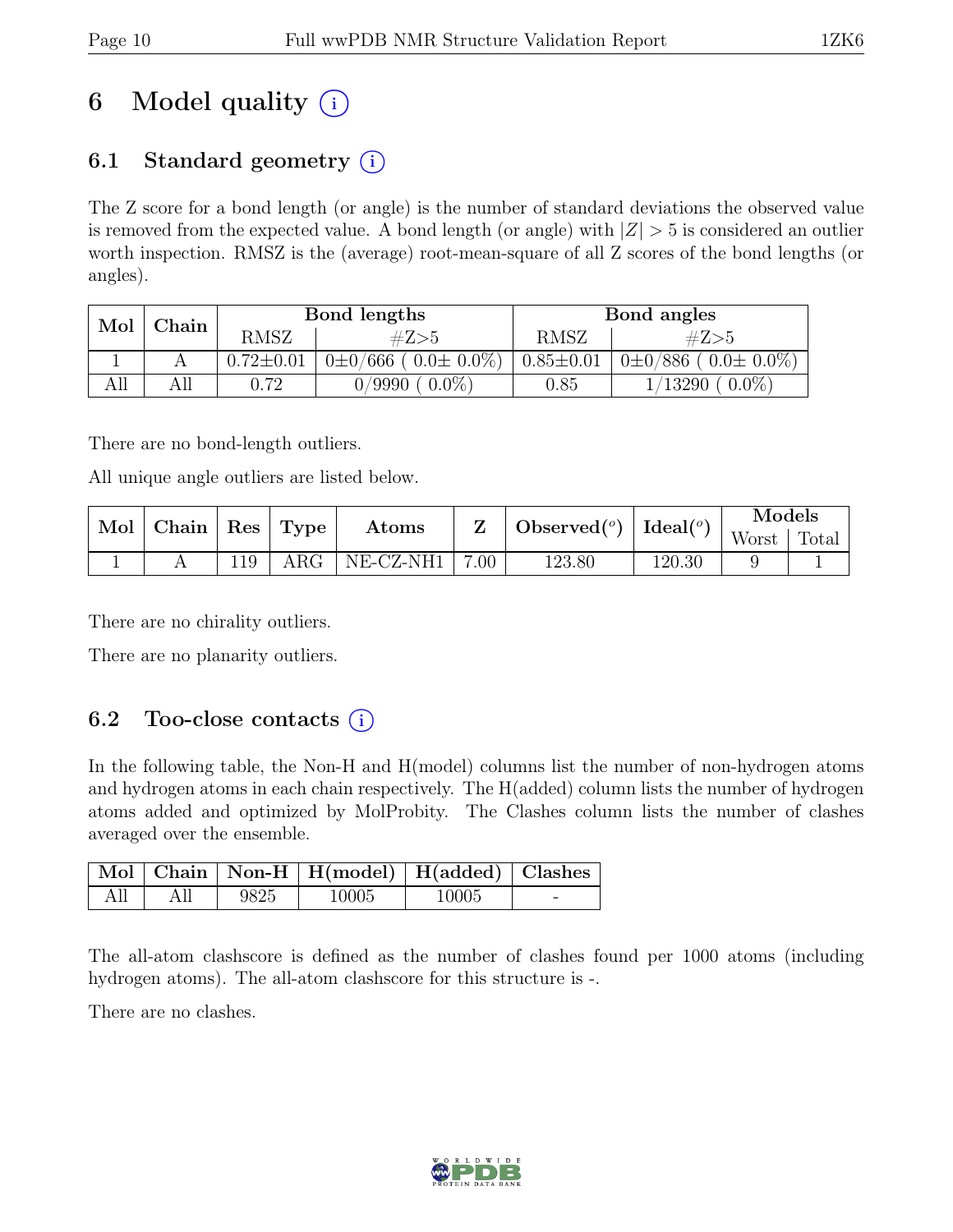# 6.3 Torsion angles  $(i)$

### 6.3.1 Protein backbone  $(i)$

In the following table, the Percentiles column shows the percent Ramachandran outliers of the chain as a percentile score with respect to all PDB entries followed by that with respect to all NMR entries. The Analysed column shows the number of residues for which the backbone conformation was analysed and the total number of residues.

|     | Mol   Chain | Analysed          | Outliers<br>Allowed<br>Favoured                                           |            | Percentiles |    |                |
|-----|-------------|-------------------|---------------------------------------------------------------------------|------------|-------------|----|----------------|
|     |             | $82/93$ $(88\%)$  | $80\pm1$ (97 $\pm1\%$ )   2 $\pm1$ (3 $\pm1\%$ )   0 $\pm0$ (0 $\pm0\%$ ) |            |             | 54 | 85             |
| All |             | $1230/1395(88\%)$ | 1198 (97%)                                                                | 31 $(3\%)$ | $1(0\%)$    | 54 | $\frac{1}{85}$ |

All 1 unique Ramachandran outliers are listed below.

|  |                   | Mol   Chain   Res   Type   Models (Total) |
|--|-------------------|-------------------------------------------|
|  | $\perp$ 191   PRO |                                           |

#### 6.3.2 Protein side chains  $(i)$

In the following table, the Percentiles column shows the percent sidechain outliers of the chain as a percentile score with respect to all PDB entries followed by that with respect to all NMR entries. The Analysed column shows the number of residues for which the sidechain conformation was analysed and the total number of residues.

| Mol | Chain | Analysed          | Rotameric                 | <b>Outliers</b> |    | Percentiles |
|-----|-------|-------------------|---------------------------|-----------------|----|-------------|
|     |       | $69/76(91\%)$     | 66±1 (96±1%)   3±1 (4±1%) |                 | 32 | 81          |
|     | All   | $1035/1140(91\%)$ | 989 (96\%)                | 46 $(4\%)$      | 32 | 81          |

All 8 unique residues with a non-rotameric sidechain are listed below. They are sorted by the frequency of occurrence in the ensemble.

| Mol | Chain | Res | <b>Type</b> | Models (Total) |
|-----|-------|-----|-------------|----------------|
|     |       | 122 | <b>HIS</b>  | 15             |
|     | А     | 201 | ILE         | 15             |
|     | А     | 183 | LEU         | $\overline{5}$ |
| 1   | А     | 175 | <b>THR</b>  | 4              |
|     | А     | 205 | GLU         | 3              |
|     |       | 133 | <b>GLU</b>  | $\overline{2}$ |
|     |       | 149 | <b>LYS</b>  |                |
|     |       | 185 | <b>THR</b>  |                |

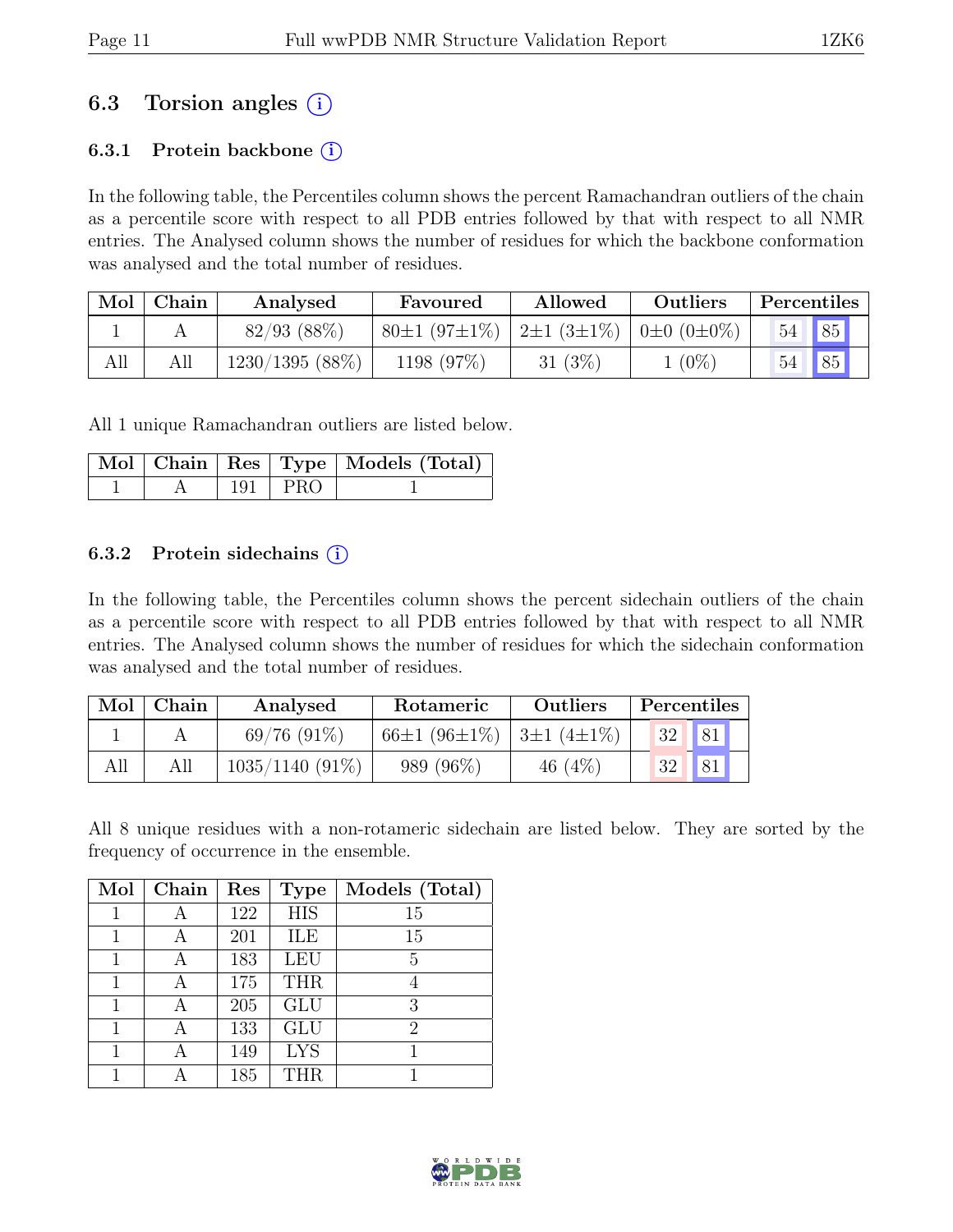#### 6.3.3 RNA  $(i)$

There are no RNA molecules in this entry.

## 6.4 Non-standard residues in protein, DNA, RNA chains  $(i)$

There are no non-standard protein/DNA/RNA residues in this entry.

## 6.5 Carbohydrates  $(i)$

There are no monosaccharides in this entry.

# 6.6 Ligand geometry  $(i)$

There are no ligands in this entry.

# 6.7 Other polymers  $(i)$

There are no such molecules in this entry.

## 6.8 Polymer linkage issues  $(i)$

There are no chain breaks in this entry.